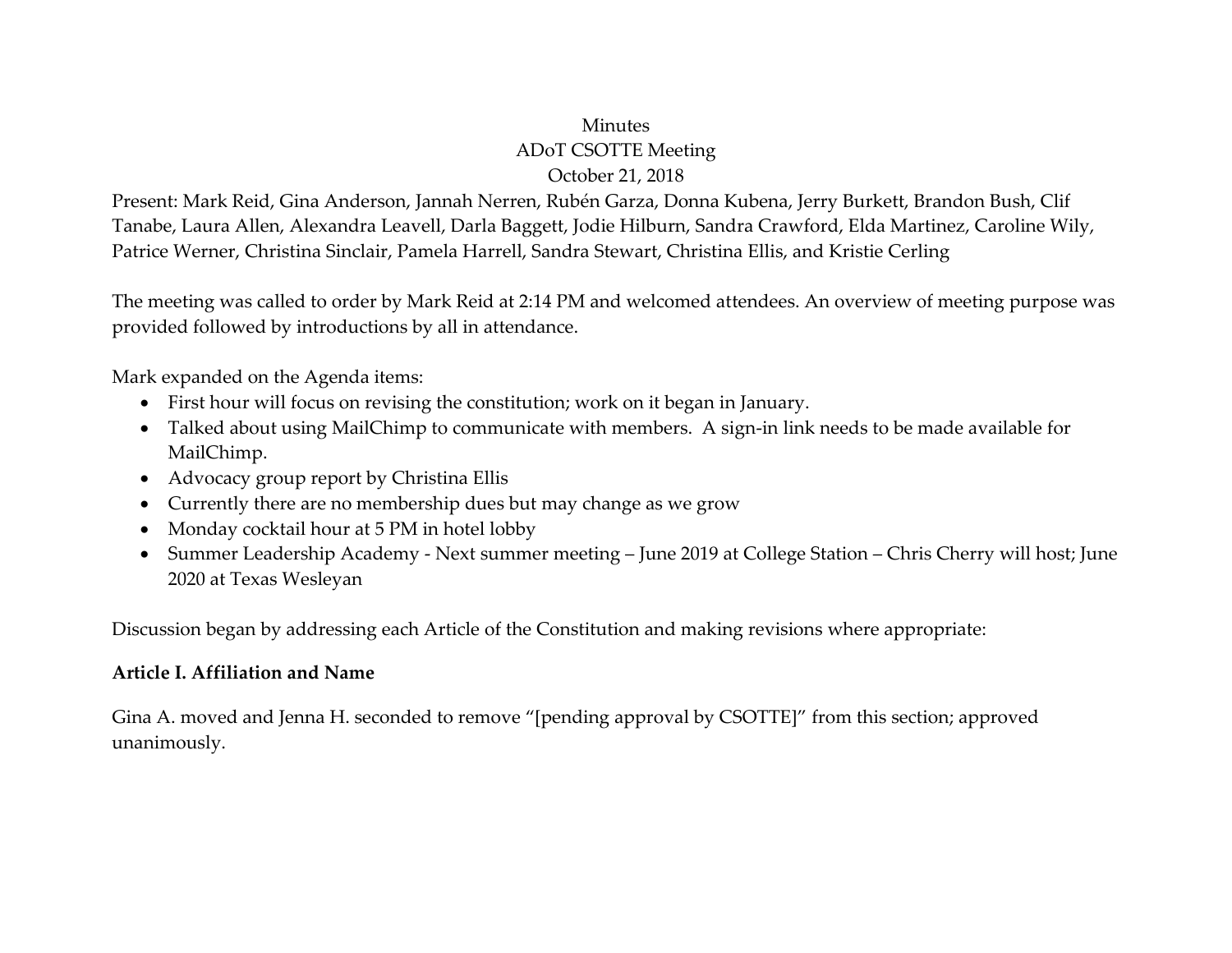# **Article II. Purpose**

Jannah H. moved and Rubén G. seconded to remove teachers and add a fourth bullet; approved unanimously.

| Existing text addressed                                                                                  | Revised text                                                                                            |
|----------------------------------------------------------------------------------------------------------|---------------------------------------------------------------------------------------------------------|
| The purposes of ADoT are the following:                                                                  | The purposes of ADoT are the following:                                                                 |
| Provide a forum for sharing ideas, expertise and common<br>concerns                                      | Provide a forum for sharing ideas, expertise, and common<br>concerns                                    |
| Engage in advocacy and action for the improvement of quality<br>of teacher educator preparation in Texas | Engage in advocacy and action for the improvement of quality<br>of <b>educator</b> preparation in Texas |
| Maintain a communication network for member support                                                      | Maintain a communication network for member support<br>Facilitate leadership development opportunities  |
|                                                                                                          |                                                                                                         |

## **Article III. Membership**

Sandra S. moved and Christina S. seconded suggested revisions; approved unanimously.

| Existing text addressed                                     | Revised text                                                 |
|-------------------------------------------------------------|--------------------------------------------------------------|
| The ADoT organization membership to be comprised of new     | The ADoT organization membership of new and continuing       |
| and continuing leaders in the state of Texas in colleges of | leaders in the state of Texas in colleges of education shall |
| education to include:                                       | include:                                                     |
| <b>Associate Deans</b><br>$\bullet$                         | Associate Deans                                              |
| <b>Assistant Deans</b>                                      | <b>Assistant Deans</b>                                       |
| <b>Directors</b>                                            | <b>Directors</b>                                             |
| Department Heads/Chairs                                     | Department Heads/Chairs who serve in the same                |
|                                                             | capacity as Associate or Assistant Deans or                  |
|                                                             | <b>Directors</b>                                             |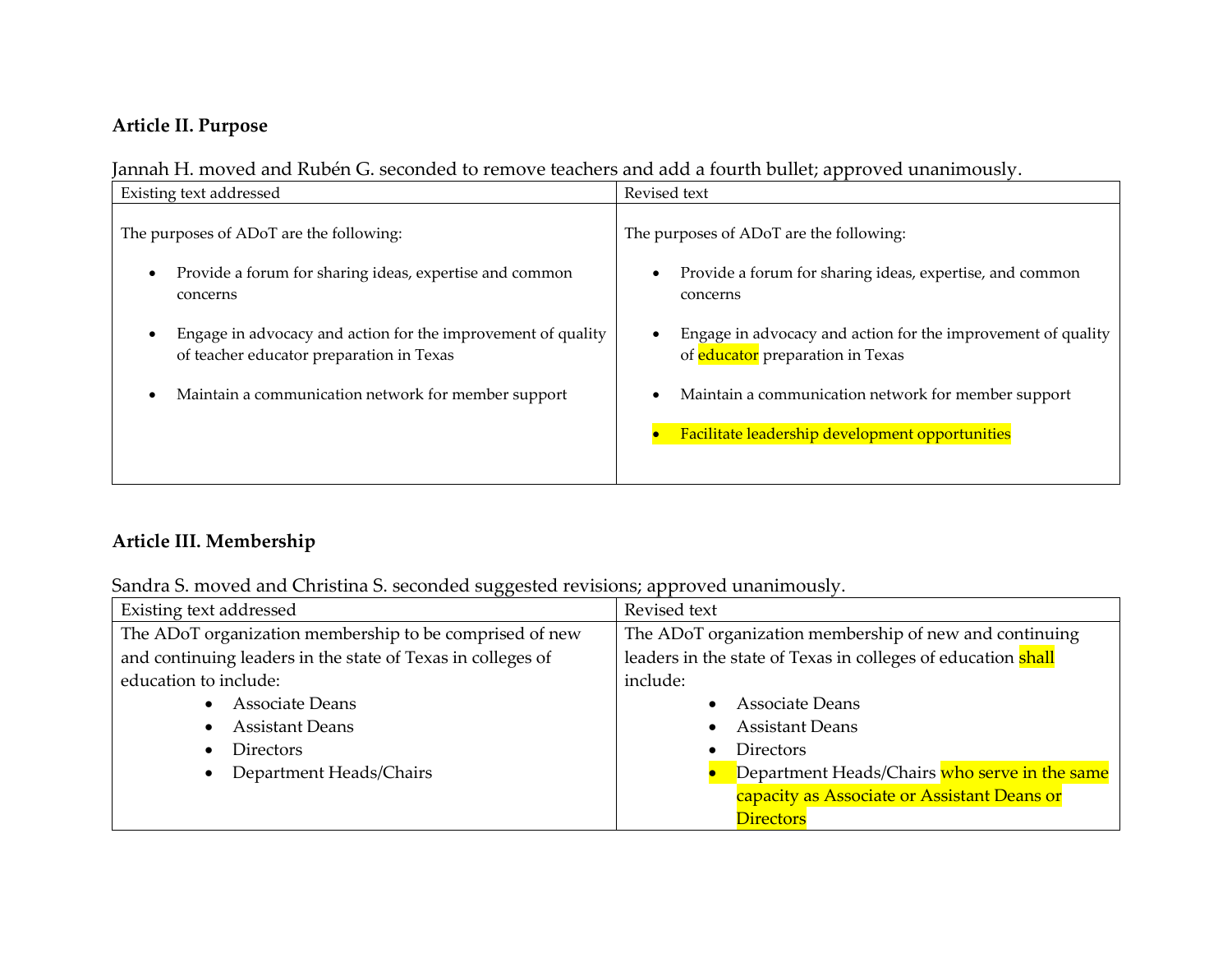| Individuals can join the group by contacting an officer to | Individuals can join the group by contacting an officer to           |
|------------------------------------------------------------|----------------------------------------------------------------------|
| express interest. Contact information can be found on the  | express interest. Individuals may participate in ADoT while          |
| ADoT website: adot.info                                    | <b>Serving in the roles listed above.</b> Contact information can be |
|                                                            | found on the ADoT website: adot.info                                 |

# **Article IV. Officers**

Jannah H. moved and Gina A. seconded the suggested revisions; approved unanimously.

| Existing text addressed                                            | Revised text                                                       |
|--------------------------------------------------------------------|--------------------------------------------------------------------|
| The following elected officer positions will serve for a period of | The following elected officer positions will serve for a period of |
| one year. Each position is followed by a list of the major         | one year, not to exceed three consecutive terms in the same role.  |
| responsibilities for that office.                                  | Each position is followed by a list of the major responsibilities  |
| <b>President Elect</b>                                             | for that office.                                                   |
| • Support the president                                            | <b>President Elect</b>                                             |
| • Organize leadership academies                                    | • Support the president                                            |
| • Liaison with leadership academies' host                          | • Organize annual leadership academy                               |
| universities                                                       | • Liaison with <b>annual</b> leadership <b>academy</b> host        |
| Past President                                                     | university                                                         |
| • Support current leadership                                       |                                                                    |
| • Provide context for decision-making                              | Secretary                                                          |
| Secretary                                                          | • Maintain meeting minutes and make                                |
| • Maintain meeting minutes and make                                | submissions to technology officer for website                      |
| submissions to technology officer for website                      | <b>•</b> Receive nominations for officers in addition to           |
| • Receive nominations for officers along with the                  | the president                                                      |
| president                                                          | Communications / Membership Officer                                |
| Communications / Membership Officer                                | • Maintain membership list                                         |
| • Maintains membership list                                        | • Maintain email listserv or other                                 |
| • Maintains email listsery or other                                | communications                                                     |
| communications                                                     |                                                                    |
| Technology officer                                                 | Technology officer                                                 |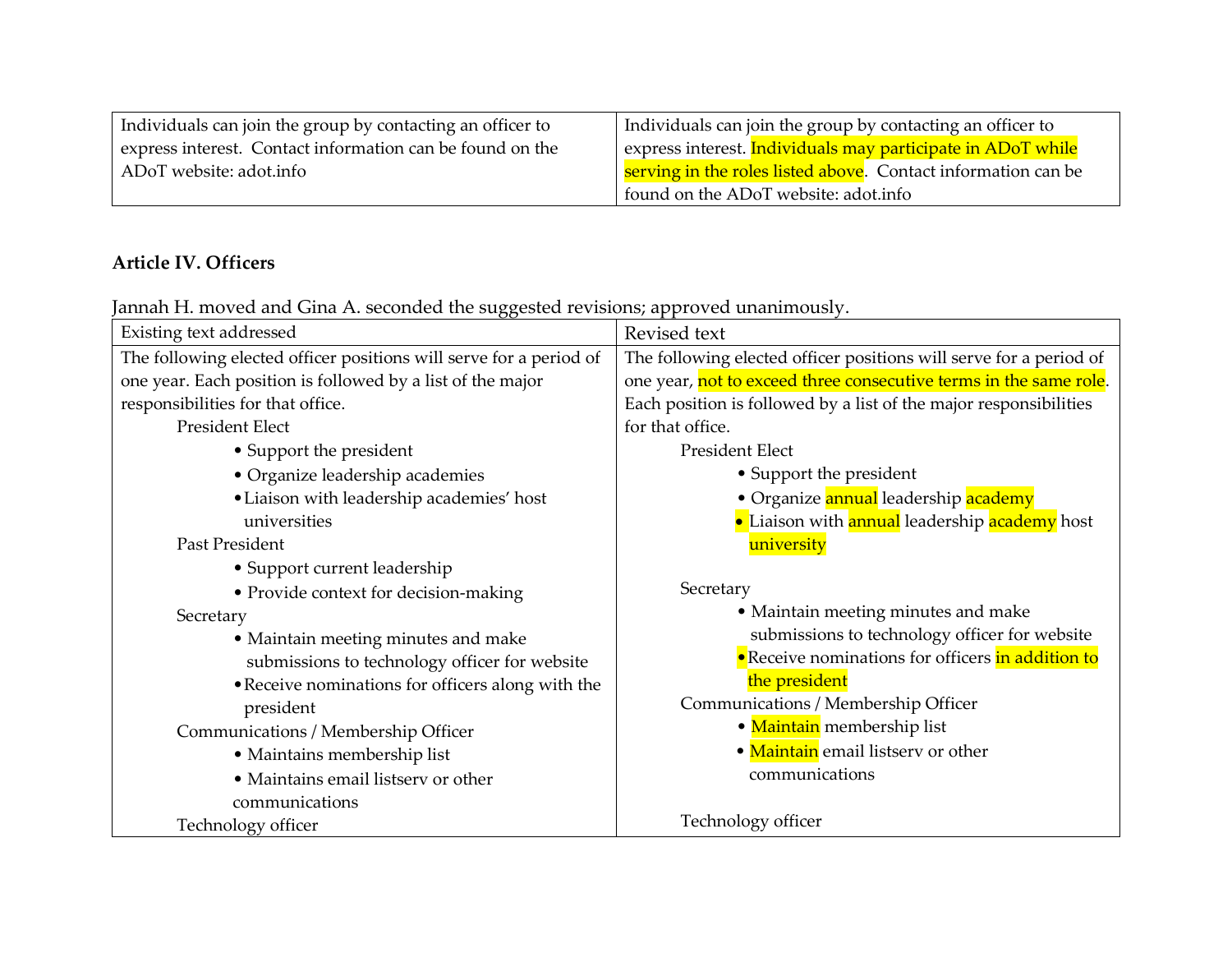| • Maintains website                     | ● <mark>Maintain</mark> website |
|-----------------------------------------|---------------------------------|
| $\bullet$ Maintains social media        | • Maintain social media         |
| $\bullet$ Maintains document repository | • Maintain document repository  |

### **Article V: Executive Council**

Kristie C. moved and Laura A. seconded to suggested revisions; approved unanimously.

| ,,,,,<br>Existing text addressed                                  | Revised text                                                                          |
|-------------------------------------------------------------------|---------------------------------------------------------------------------------------|
| The Executive Council shall be comprised of the slate of officers | The Executive Council <b>shall include</b> the slate of officers listed in            |
| listed in Article IV and two at large representatives who will    | Article IV and two at-large representatives who will also be                          |
| also be elected for one year terms.                               | elected for <mark>one-year</mark> terms, <mark>not to exceed three consecutive</mark> |
|                                                                   | terms in the same role.                                                               |

#### **Article VI: Business Meetings**

Gina A. moved and Laura A. seconded the suggested revisions: approved unanimously.

| Existing text                                                   | Revised text                                                    |
|-----------------------------------------------------------------|-----------------------------------------------------------------|
| The Executive Council will be the decision making body that     | The Executive Council will be the decision making body that     |
| meets during a called business meeting during the October       | meets during a called business meeting during the October       |
| CSOTTE conference each year. An additional business meeting     | CSOTTE conference each year. Additional business meetings       |
| may be held in the spring or summer of each year, with a        | may be held in the spring or summer of each year, with a        |
| minimum of a 15-day notice to all the members of the Executive  | minimum of a 15-day notice to all the members of the Executive  |
| Council. In addition, the Executive Council may make decisions  | Council. In addition, the Executive Council may make decisions  |
| between face-to-face business meetings via an email vote that   | between face-to-face business meetings via an email vote that   |
| requires a simple majority approval of the elected officers and | requires a simple majority approval of the elected officers and |
| two at large members.                                           | two at large members.                                           |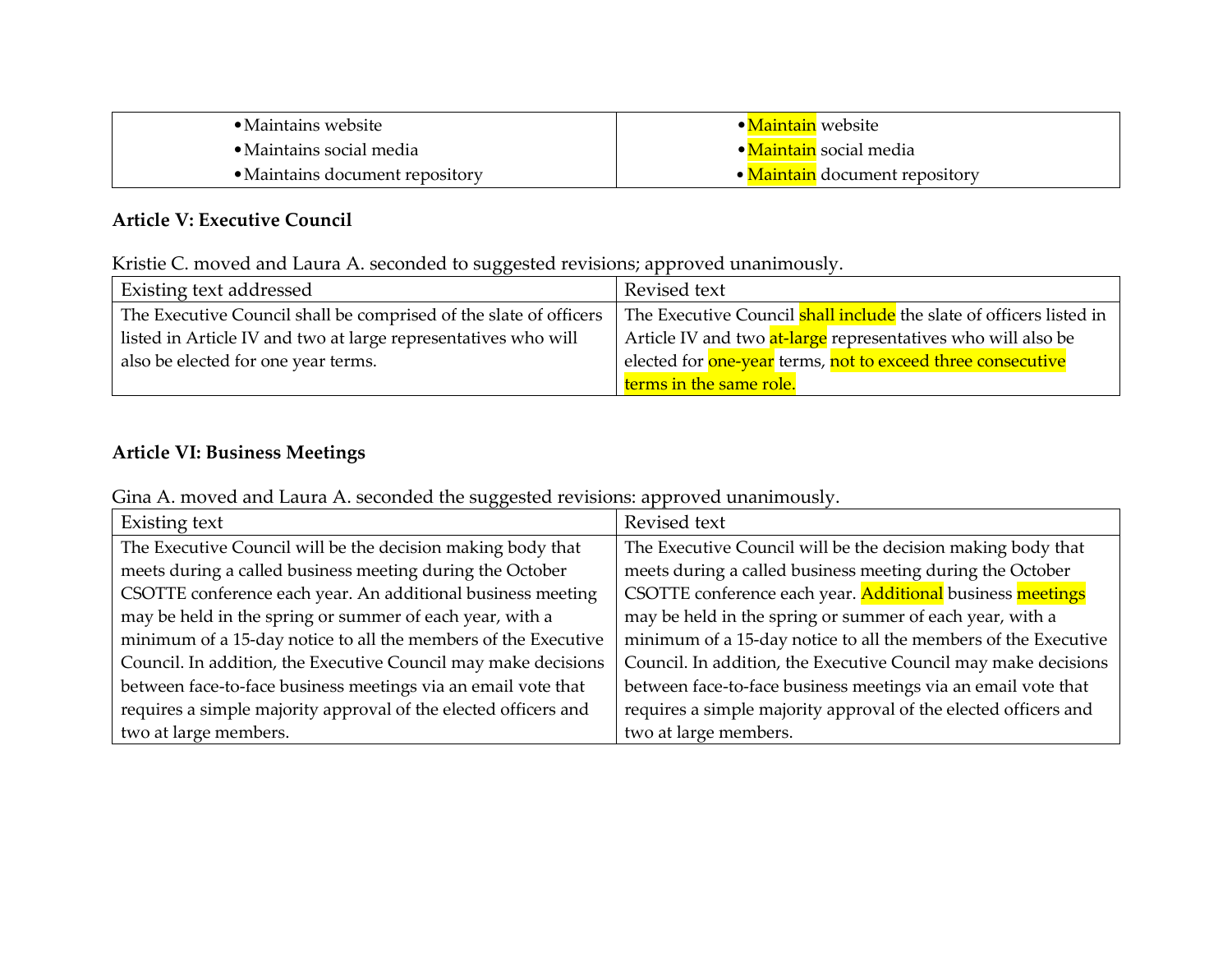#### **Article VII: Quorum**

Article VII Alex L. moved and Sandra S. seconded the suggested revision; approved unanimously.

| Existing text                                                      | Revised text                                                       |
|--------------------------------------------------------------------|--------------------------------------------------------------------|
| For all face-to-face meetings of the Executive Council, a quorum   | For all face-to-face meetings of the Executive Council, a quorum   |
| will be defined as a majority of the elected officers and at large | will be defined as a majority of the elected officers and at large |
| members listed in Articles IV & V. In the absence of a quorum,     | members listed in Articles IV & V. In the absence of a quorum,     |
| the members present for a scheduled business meeting can           | the members present for a scheduled business meeting can           |
| deliberate and generate recommendations to be presented to the     | deliberate and generate recommendations to be presented to the     |
| entire Executive Council for a vote via email.                     | entire Executive Council for an electronic vote.                   |

#### **Article VIII: Nominations**

Jannah H. moved and Rubén G. seconded the suggested revisions; approved unanimously.

| Existing text                                                   | Revised text                                                  |
|-----------------------------------------------------------------|---------------------------------------------------------------|
| In August of each year, the current president will send out a   | Nominations will be taken from the floor during the summer    |
| call via email to ask for nominations for officers and at large | meeting often scheduled for June. If no summer meeting occurs |
| representatives. The president shall establish a deadline date  | for a given year, nominations may be gathered electronically  |
| during the month of August for the receipt of those             | following an email call for nominations.                      |
| nominations. An individual may self-nominate. Nominations       |                                                               |
| must be sent to the president and the secretary.                |                                                               |

#### **Article IX: Officer Elections**

Jannah H. moved and Christina E. seconded the suggested revisions; approved unanimously.

| Existing text                                                                                                                              | Revised text                                                |
|--------------------------------------------------------------------------------------------------------------------------------------------|-------------------------------------------------------------|
| The president will oversee an online voting process to elect new $\frac{1}{1}$ Voting will be conducted electronically during the month of |                                                             |
| officers and at large members to serve from the end of the                                                                                 | September. Election results will be announced prior to the  |
| October meeting at CSOTTE to the same time the next year.                                                                                  | October CSOTTE meeting. The newly elected slate of officers |